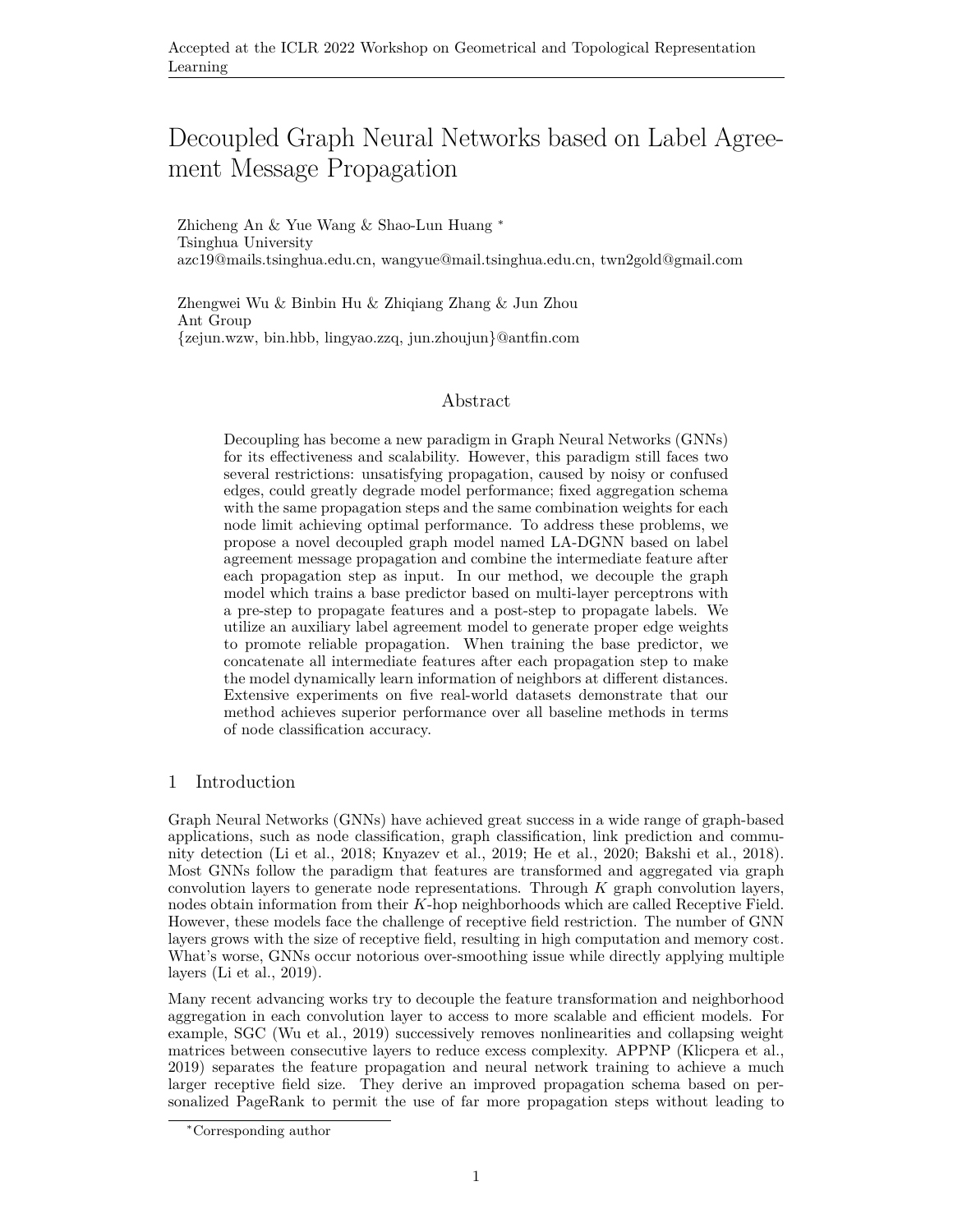

<span id="page-1-0"></span>Figure 1: Illustration of LA-DGNN

over-smoothing. On the contrary, C&S ([Huang et al.,](#page-5-6) [2021](#page-5-6)) propagates label messages. They train a base predictor with node features that ignores graph structure and apply two post operation based on label propagation [\(Zhou et al.](#page-6-1), [2003](#page-6-1); [Wang & Zhang,](#page-6-2) [2008\)](#page-6-2) which propagate residual errors and labels separately.

Both feature propagation and label propagation are based on the homophily hypothesis that features and labels vary smoothly over the edges of the graph. However, this hypothesis is not fully matched in practice for graph edges are from noisy sources. Therefore, some edges' corresponding labels are not the same. Besides, these models treat each propagation equally that use a hyper-parameter to mix current information and neighborhood information. However, neighbors at different distances have different importance for nodes. To address these two problems, based on previous advancements, we propose a novel decoupled graph model named LA-DGNN. In our model, we first train a label agreement model based on the labels in training set to generate proper edge weight for each edge. Then we propagate features according to the weighted adjacent matrix and concatenates intermediate features for each node after every propagation step. The aggregated features serve as input for a base predictor based on multi-layer perceptrons. After training, a post label propagation is applied to smooth predictions and leverage known labels.

## 2 Methodology

We start with notations used through this paper. Let  $G = (\mathcal{V}, \mathcal{E}, \mathbf{X})$  denotes an undirected graph with nodes  $V$  and edges  $E$ . The nodes in  $G$  are described by the feature matrix  $\mathbf{X} \in \mathbb{R}^{n \times h}$ , where *n* is the number of nodes and *h* is the dimension of features. Only a subset of nodes  $V^L$  have observed labels and the goal is to infer the labels of the remaining nodes  $V^U$ .

Our model follows the idea of decoupled GNNs, which treats message propagation as preand post- operations. The illustration of LA-DGNN is demonstrated in Figure [1.](#page-1-0) We train a classifier based on the augmented features after a feature propagation process. Then, we apply a label propagation process to smooth the prediction. In order to ensure the correct propagation paths, we train a label agreement prediction model based on the known labels. Aiming at getting the best receptive field for each node, we combine the features after every propagation step into a vector to feed into the base classifier.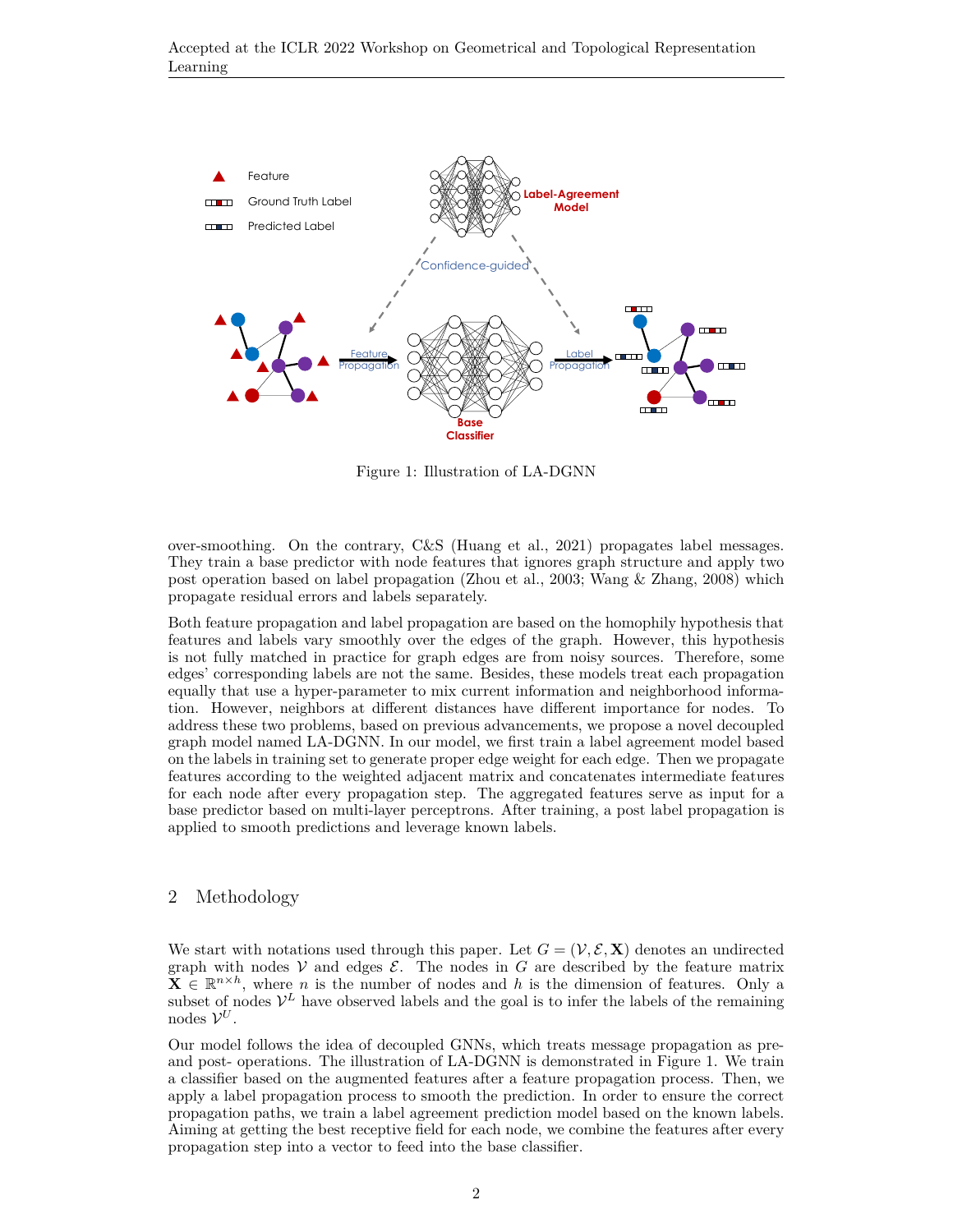#### 2.1 Label agreement model

Most existing graph learning methods rely on the homophily hypothesis to incorporate graph structure into model design. Therefore, the noisy edges which connect two nodes with different labels will damage the performance. Take LP ([Zhou et al.,](#page-6-1) [2003](#page-6-1)) as an example, its performance on graphs without noisy edges achieves 17.1%, 8.9%, 18.7% improvement compared with graphs with noisy edges on Cora, Citeseer and Pubmed datasets under standard division. A series of methods try to reduce the impact of the noisy edges. For instance, GAT [\(Velickovic et al.,](#page-6-3) [2018\)](#page-6-3) utilizes the features of two connected nodes to learn the edge weights for convolution operation.

We borrow the idea from GAM ([Stretcu et al.,](#page-6-4) [2019\)](#page-6-4) and utilize the edge weight learning process. The features of two neighboring nodes are used as input to predict the label consistency of the two nodes. First, we embed the node features into a hidden space based on multi-layer perceptrons.  $\mathbf{e}_i = mlp(\mathbf{x}_i)$ , where  $\mathbf{x}_i$  represents the feature vector of node *i*. Then, we apply subtraction and square operations between the two embeddings to eliminate the influence of two nodes' order,  $\mathbf{e}_{ij} = (\mathbf{e}_i - \mathbf{e}_j)^2$ . The calculation of the aggregated embeddings **e***ij* can be considered to measure the distance between node *i* and node *j* in the hidden space, which is an intuitive representation of the agreement probability [\(Stretcu](#page-6-4) [et al.,](#page-6-4) [2019](#page-6-4)). Finally, the aggregated embeddings are fed into a linear classifier to predict the confidence that the two nodes have the same label,  $s = cls(e_{i,j})$ . We use binary cross entropy loss with logits *ℓbce* as the loss function of the agreement model defined as:

$$
\mathcal{L}_{LA} = \sum_{i \in \mathcal{V}^L, j \in \mathcal{V}^L, ij \in \mathcal{E}} \ell_{bce}(cls(mlp(\mathbf{e}_i, \mathbf{e}_j)), \mathbb{I}_{y_i = y_j})
$$
(1)

#### 2.2 Confidence-guided feature propagation

The output confidence scores of the label agreement model reflects the similarity of two connected nodes, which are ideal edge weights on graphs. Appropriate edge weights will promote closer combination of similar nodes and weaken the effect of noisy edges. We use the output confidence to build the confidence-guided adjacency matrix  $\bf{A}$  in which each non-zero elements  $A_{ij}$  is the sigmoid score predicted by the label agreement model using the feature of node *i* and node *j*,  $A = Sigmoid(LA - Model(X, \mathcal{E}))$ . As the previous convention, we apply the symmetric normalization adjacency matrix  $\hat{A}$  from  $\hat{A}$  in message passing process.  $\hat{\mathbf{A}} = \tilde{\mathbf{D}}^{-1/2} \tilde{\mathbf{A}} \tilde{\mathbf{D}}^{-1/2}$ , where  $\tilde{\mathbf{D}}^{-1/2}$  denotes the diagonal degree matrix of  $\tilde{A}$ . The *K*-step feature propagation is defined as,

$$
\mathbf{X}^{(k)} \leftarrow \hat{\mathbf{A}} \mathbf{X}^{(k-1)}, \forall k = 1, \dots, K
$$
 (2)

where  $\mathbf{X}^{(0)} = \mathbf{X}$ .

After *K*-step propagation, nodes obtain a vector  $[\mathbf{X}^{(0)}, \mathbf{X}^{(1)}, \cdots, \mathbf{X}^{(K)}]$  that denotes the original feature and features after each propagation step. As we discuss previously, different nodes have different sensitivities to receptive field. In our model, we utilize a simple but effective approach that concatenates the original feature and propagated features as the input. The following classifier is available to features at different steps, which is able to learn the importance of information at different distances automatically and adjust its concentration to the most important part. The augmented node features are produced as:

$$
\hat{\mathbf{X}} = [\mathbf{X}^{(0)} || \mathbf{X}^{(1)} || \dots || \mathbf{X}^{(K)}]
$$
\n(3)

#### 2.3 Model training

After feature propagation, each node's features are augmented by its neighbors. We use the augmented feature matrix  $\hat{\mathbf{X}}$  to train a shallow classifier based on multi-layer perceptrons. The cross entropy measurement between the predicted label distributions  $\mathbf{h}_i = mlp(\hat{\mathbf{x}}_i)$  and the ground truth one-hot label vector is adopted as the loss function:

$$
\mathcal{L}_{CL} = \frac{1}{L} \sum_{i \in \mathcal{V}^L} \sum_{c=1}^{C} \log \frac{\exp(\mathbf{h}_{ic})}{\sum_{j=1}^{C} \exp(\mathbf{h}_{ij})} \mathbf{y}_{ic},\tag{4}
$$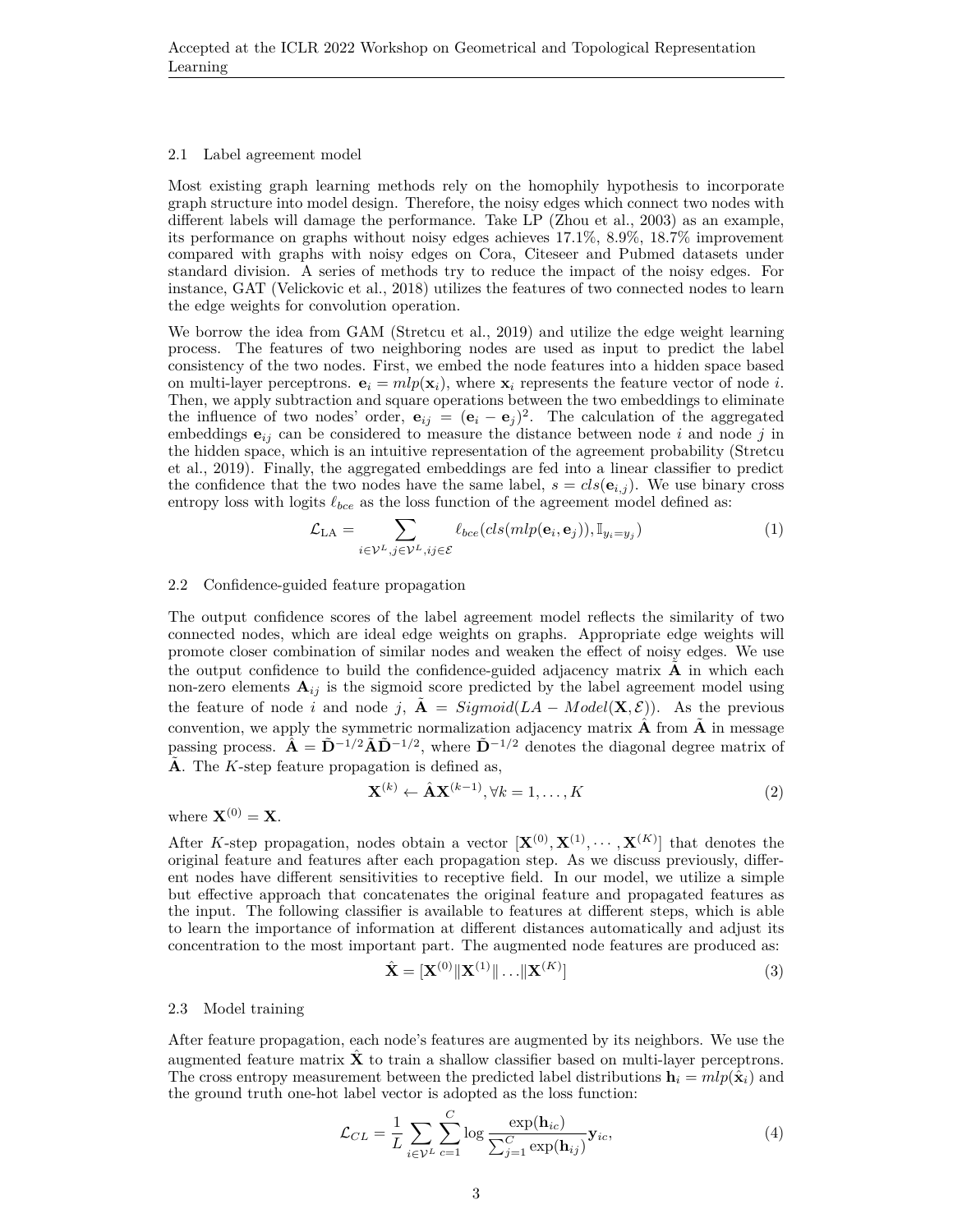where L represents the size of training set, C denotes the number of classes and  $\hat{\mathbf{x}}_i$  is the *i*-th row of  $\hat{\mathbf{X}}$ .

In the model training process, the label agreement model and the base predictor can not only be trained sequentially but also co-trained on small graphs. In the co-trained schema, the total loss is  $\mathcal{L} = \mathcal{L}_{CL} + \beta \mathcal{L}_{LA}$ , where  $\beta$  is the balancing parameter.

#### 2.4 Confidence-guided label propagation

Label smoothing has been found to be an effective way to incorporate label information at inference and improve model performance ([Huang et al.](#page-5-6), [2021](#page-5-6)). In our method, we also apply a confidence-guided label propagation to further boost the performance. The label score matrix **Z** can be obtained by applying a softmax function to the output of the base predictor. In order to directly incorporate labels at inference, the score of observed nodes are replaced with their ground truth as  $\mathbf{Z}^L = \mathbf{Y}^L$ . We perform a weighted *Q*-step confidenceguided label propagation based on personalized PageRank to obtain the final predicted label distributions.

$$
\mathbf{Z}^{(k+1)} = (1 - \alpha)\mathbf{Z}^{(0)} + \alpha \hat{\mathbf{A}} \mathbf{Z}^{(k)}
$$
(5)

In this equation,  $\mathbf{Z}^{(0)} = \mathbf{Z}$  and  $\alpha \in (0,1]$  is the teleport (or restart) probability which allow the nodes to preserve their own information with a certain probability. The classification for node  $i \in \mathcal{V}^U$  is  $l_j = \arg \max_{j} \mathbf{z}_j^{(Q)}$ , where  $\mathbf{z}_j^{(Q)}$  represents the *j*-th row of  $\mathbf{Z}_j^{(Q)}$ .

## 3 Experiments

We conduct extensive experiments to demonstrate the effectiveness of our methods. The quantitative results and analysis of different evaluations are presented here.

#### 3.1 Datasets and baselines

We adopt five public datasets for evaluation: Cora ([Sen et al.](#page-6-5), [2008\)](#page-6-5), Citeseer (Sen et al., [2008\)](#page-6-5) and Pubmed ([Namata et al.,](#page-5-7) [2012](#page-5-7)) are three classic citation network graphs; Coauthor-CS ([Shchur et al.,](#page-6-6) [2018\)](#page-6-6) and Coauthor-Physics [\(Shchur et al.,](#page-6-6) [2018\)](#page-6-6) are two co-authorship graphs based on the Microsoft Academic Graph. The detailed statistics are summarized in APPENDIX [B](#page-7-0). As for the train/valid/test splits, we use  $60\%/20\%/20\%$  random splits following ([Wang & Leskovec](#page-6-7), [2020](#page-6-7)).

In the experiments, we compare our model with a range of representative methods, including LP ([Zhou et al.](#page-6-1), [2003\)](#page-6-1), GCN ([Kipf & Welling,](#page-5-8) [2017](#page-5-8)), GAT [\(Velickovic et al.](#page-6-3), [2018](#page-6-3)), JKNet ([Xu et al.,](#page-6-8) [2018\)](#page-6-8), APPNP [\(Klicpera et al.,](#page-5-5) [2019\)](#page-5-5), C&S ([Huang et al.](#page-5-6), [2021](#page-5-6)), GCN-LPA [\(Wang & Leskovec](#page-6-7), [2020](#page-6-7)). LP is a parameter-free method. GCN, GAT and APPNP are classical graph models. APPNP propagates features in advance while C&S propagate labels afterwards. GCN-LPA utilizes label propagation output as a regularization.

#### 3.2 Results

We record the accuracy of test set under best performance on valid set. Each experiment is conducted five times and the mean and standard deviation are demonstrated in Table [1](#page-4-0).

From the result table, we have several observations. Our proposed model, LA-DGNN outperforms all the baseline methods on each dataset under the semi-supervised setting. For example, our model improves the best-performing baseline model, GCN-LPA, by an absolute 0.84% accuracy on Cora. For the two large coauthor graphs, the accuracy is also improved though slighter compared to the small graphs. Even though LP is a parameter-free method, it still demonstrates competitive performance on most datasets. GCN and GAT obtain worse results for the limited and fixed receptive field. JKNet and APPNP outperform these shallow GNNs for their access to each propagated feature or large receptive fields. C&S and GCN-LPA also achieve higher performance on most datasets especially C&S shows comparable performance to our method, which indicates the key to improving performance is to incorporate label information.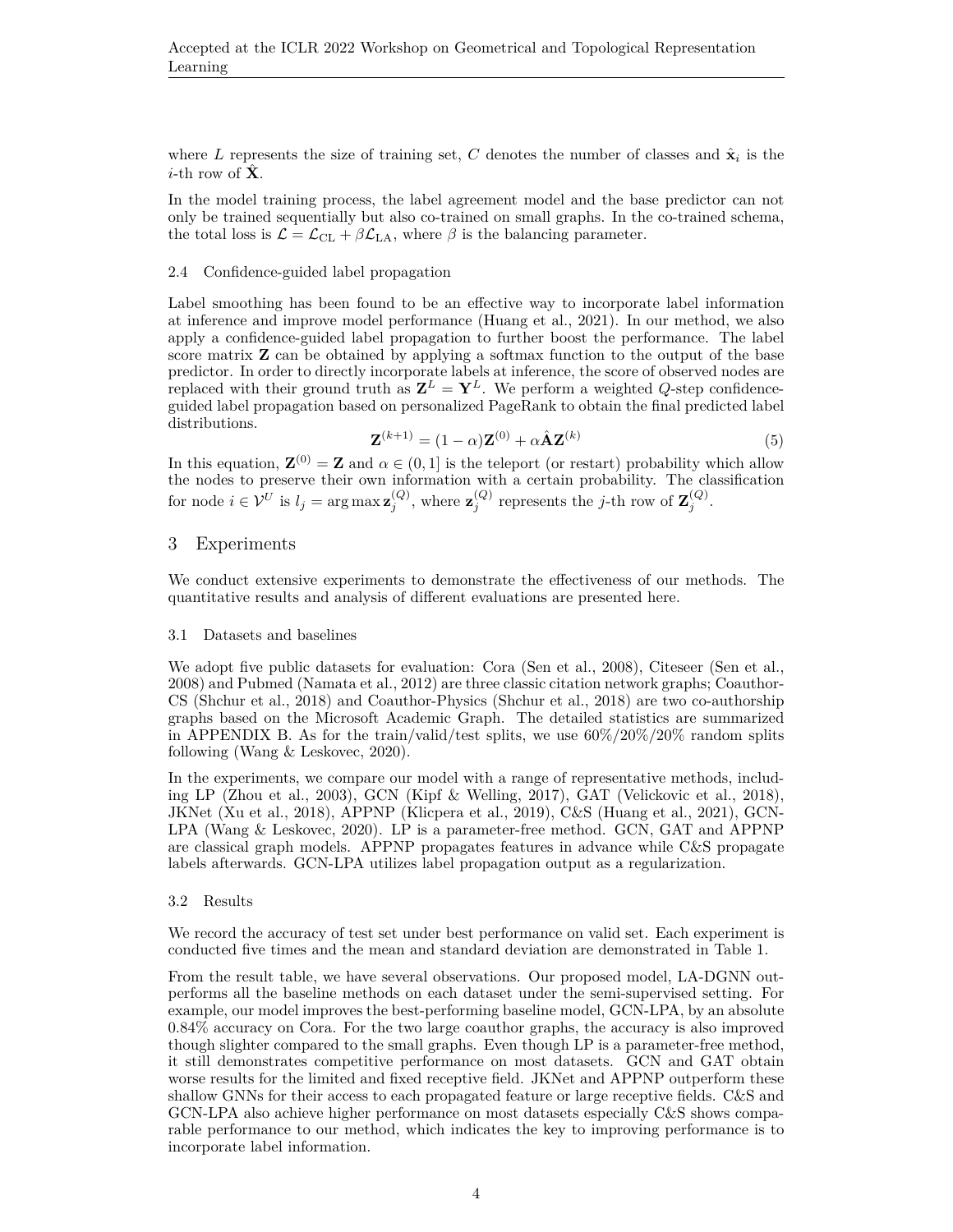Accepted at the ICLR 2022 Workshop on Geometrical and Topological Representation Learning

|             | Cora             | Citeseer         | Pubmed           | $Co\text{-CS}$   | $Co-Physics$     |
|-------------|------------------|------------------|------------------|------------------|------------------|
| $L_{\rm P}$ | 86.69            | 71.88            | 80.50            | 91.54            | 95.58            |
| <b>GCN</b>  | $87.91 \pm 0.46$ | $74.89 \pm 0.49$ | $86.37 \pm 0.27$ | $92.58 \pm 0.23$ | $96.14 \pm 0.10$ |
| <b>GAT</b>  | $89.20 \pm 0.59$ | $75.94 \pm 0.94$ | $83.33 \pm 0.36$ | $92.44 \pm 0.39$ | $96.23 \pm 0.15$ |
| JKNet.      | $89.13 \pm 0.73$ | $76.15 \pm 0.35$ | $86.40 \pm 0.24$ | $93.64 \pm 0.21$ | $96.46 \pm 0.13$ |
| APPNP       | $87.84 \pm 0.95$ | $76.63 \pm 0.72$ | $87.08 \pm 0.43$ | $94.28 \pm 0.18$ | $96.40 \pm 0.15$ |
| C&S         | $87.80 \pm 1.03$ | $76.60 \pm 0.50$ | $87.43 \pm 0.35$ | $94.60 \pm 0.23$ | $96.57 \pm 0.16$ |
| GCN-LPA     | $88.84 \pm 1.07$ | $76.51 \pm 0.27$ | $87.11 \pm 0.10$ | $93.14 \pm 0.19$ | $95.90 \pm 0.29$ |
| LA-DGNN     | $89.68 \pm 0.76$ | $77.23 \pm 0.39$ | $88.06 \pm 0.15$ | $94.97 + 0.23$   | $96.97 \pm 0.06$ |

Table 1: Mean and standard deviation of the test set accuracy for all methods and datasets. *Co* denotes Coauthor.

<span id="page-4-0"></span>

<span id="page-4-1"></span>Figure 2: Mean accuracy and standard deviation on Pubmed dataset with different homophily

#### 3.3 Robustness study

Further experiments are conducted to explore the robustness of our model to noisy edges. The homophily of a graph characterizes how likely nodes with the same label are near each other in a graph. Based on Pubmed with 80% homophily, we generate a graph with 50% homophily by adding noisy edges and a graph with 100% homophily by removing all noisy edges. We perform our method and other baselines on the three graphs. Each experiment is conducted three times and the results are shown in Figure [2.](#page-4-1)

From Figure [2](#page-4-1), we observe that the performance of all methods is significantly improved when all noisy edges are removed and they achieve comparable accuracy. When only half of the edges satisfy the label agreement, all baselines experience a large drop while our method still maintains a competitive performance. These experiments demonstrate structure noise has a dramatic effect on model performance and our model is robust to structure noise.

## 4 Conclusion

In this paper, we propose a decoupled graph neural networks, LA-DGNN, with preprocessing feature propagation and post-processing label propagation. In order to address the structure noise, we train a label agreement model additionally which takes the features of two connected nodes as input to predict the probability they have same labels. The confidence scores of every edge generated by the label agreement model can guide the information propagation across the edges. Aiming to solve the fixed aggregation schema problem, we concatenates intermediate features after each propagation step as a whole to enable our model dynamically adopts importance to neighbors at different distance. Extensive experiments demonstrate LA-DGNN outperforms other classic and SOTA methods on five benchmark datasets and achieves both effectiveness and robustness.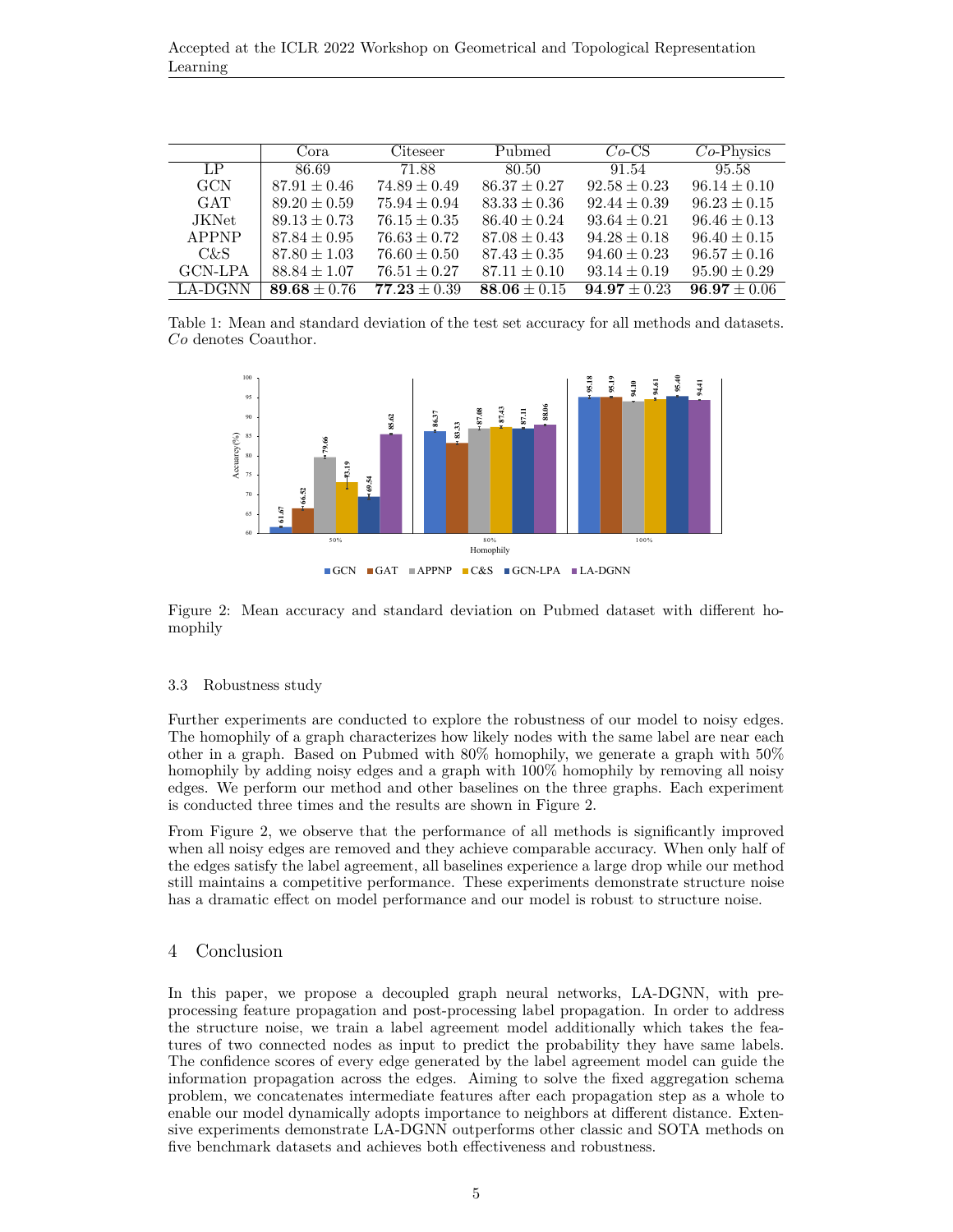## Acknowledgments

The research of Shao-Lun Huang is supported in part by the Shenzhen Science and Technology Program under Grant KQTD20170810150821146, National Key R&D Program of China under Grant 2021YFA0715202 and High-end Foreign Expert Talent Introduction Plan under Grant G2021032013L.

#### References

- <span id="page-5-3"></span>Arjun Bakshi, Srinivasan Parthasarathy, and Kannan Srinivasan. Semi-supervised community detection using structure and size. In IEEE International Conference on Data Mining, ICDM 2018, Singapore, November 17-20, 2018, pp. 869–874. IEEE Computer Society, 2018. doi: 10.1109/ICDM.2018.00103. URL [https://doi.org/10.1109/ICDM.2018.00103.](https://doi.org/10.1109/ICDM.2018.00103)
- <span id="page-5-2"></span>Xiangnan He, Kuan Deng, Xiang Wang, Yan Li, Yong-Dong Zhang, and Meng Wang. Lightgcn: Simplifying and powering graph convolution network for recommendation. In Jimmy Huang, Yi Chang, Xueqi Cheng, Jaap Kamps, Vanessa Murdock, Ji-Rong Wen, and Yiqun Liu (eds.), Proceedings of the 43rd International ACM SIGIR conference on research and development in Information Retrieval, SIGIR 2020, Virtual Event, China, July 25-30, 2020, pp. 639–648. ACM, 2020. doi: 10.1145/3397271.3401063. URL [https:](https://doi.org/10.1145/3397271.3401063) [//doi.org/10.1145/3397271.3401063.](https://doi.org/10.1145/3397271.3401063)
- <span id="page-5-6"></span>Qian Huang, Horace He, Abhay Singh, Ser-Nam Lim, and Austin R. Benson. Combining label propagation and simple models out-performs graph neural networks. In 9th International Conference on Learning Representations, ICLR 2021, Virtual Event, Austria, May 3-7, 2021. OpenReview.net, 2021. URL <https://openreview.net/forum?id=8E1-f3VhX1o>.
- <span id="page-5-8"></span>Thomas N. Kipf and Max Welling. Semi-supervised classification with graph convolutional networks. In 5th International Conference on Learning Representations, ICLR 2017, Toulon, France, April 24-26, 2017, Conference Track Proceedings. OpenReview.net, 2017. URL [https://openreview.net/forum?id=SJU4ayYgl.](https://openreview.net/forum?id=SJU4ayYgl)
- <span id="page-5-5"></span>Johannes Klicpera, Aleksandar Bojchevski, and Stephan Günnemann. Predict then propagate: Graph neural networks meet personalized pagerank. In 7th International Conference on Learning Representations, ICLR 2019, New Orleans, LA, USA, May 6-9, 2019. Open-Review.net, 2019. URL <https://openreview.net/forum?id=H1gL-2A9Ym>.
- <span id="page-5-1"></span>Boris Knyazev, Graham W. Taylor, and Mohamed R. Amer. Understanding attention and generalization in graph neural networks. In Hanna M. Wallach, Hugo Larochelle, Alina Beygelzimer, Florence d'Alché-Buc, Emily B. Fox, and Roman Garnett (eds.), Advances in Neural Information Processing Systems 32: Annual Conference on Neural Information Processing Systems 2019, NeurIPS 2019, December 8-14, 2019, Vancouver, BC, Canada, pp. 4204–4214, 2019. URL [https://proceedings.neurips.cc/paper/2019/hash/](https://proceedings.neurips.cc/paper/2019/hash/4c5bcfec8584af0d967f1ab10179ca4b-Abstract.html) [4c5bcfec8584af0d967f1ab10179ca4b-Abstract.html](https://proceedings.neurips.cc/paper/2019/hash/4c5bcfec8584af0d967f1ab10179ca4b-Abstract.html).
- <span id="page-5-4"></span>Guohao Li, Matthias Müller, Ali K. Thabet, and Bernard Ghanem. Deepgcns: Can gcns go as deep as cnns? In 2019 IEEE/CVF International Conference on Computer Vision, ICCV 2019, Seoul, Korea (South), October 27 - November 2, 2019, pp. 9266–9275. IEEE, 2019. doi: 10.1109/ICCV.2019.00936. URL <https://doi.org/10.1109/ICCV.2019.00936>.
- <span id="page-5-0"></span>Qimai Li, Zhichao Han, and Xiao-Ming Wu. Deeper insights into graph convolutional networks for semi-supervised learning. In Sheila A. McIlraith and Kilian Q. Weinberger (eds.), Proceedings of the Thirty-Second AAAI Conference on Artificial Intelligence, (AAAI-18), the 30th innovative Applications of Artificial Intelligence (IAAI-18), and the 8th AAAI Symposium on Educational Advances in Artificial Intelligence (EAAI-18), New Orleans, Louisiana, USA, February 2-7, 2018, pp. 3538–3545. AAAI Press, 2018. URL <https://www.aaai.org/ocs/index.php/AAAI/AAAI18/paper/view/16098>.
- <span id="page-5-7"></span>Galileo Namata, Ben London, Lise Getoor, Bert Huang, and UMD EDU. Query-driven active surveying for collective classification. In 10th International Workshop on Mining and Learning with Graphs, volume 8, pp. 1, 2012.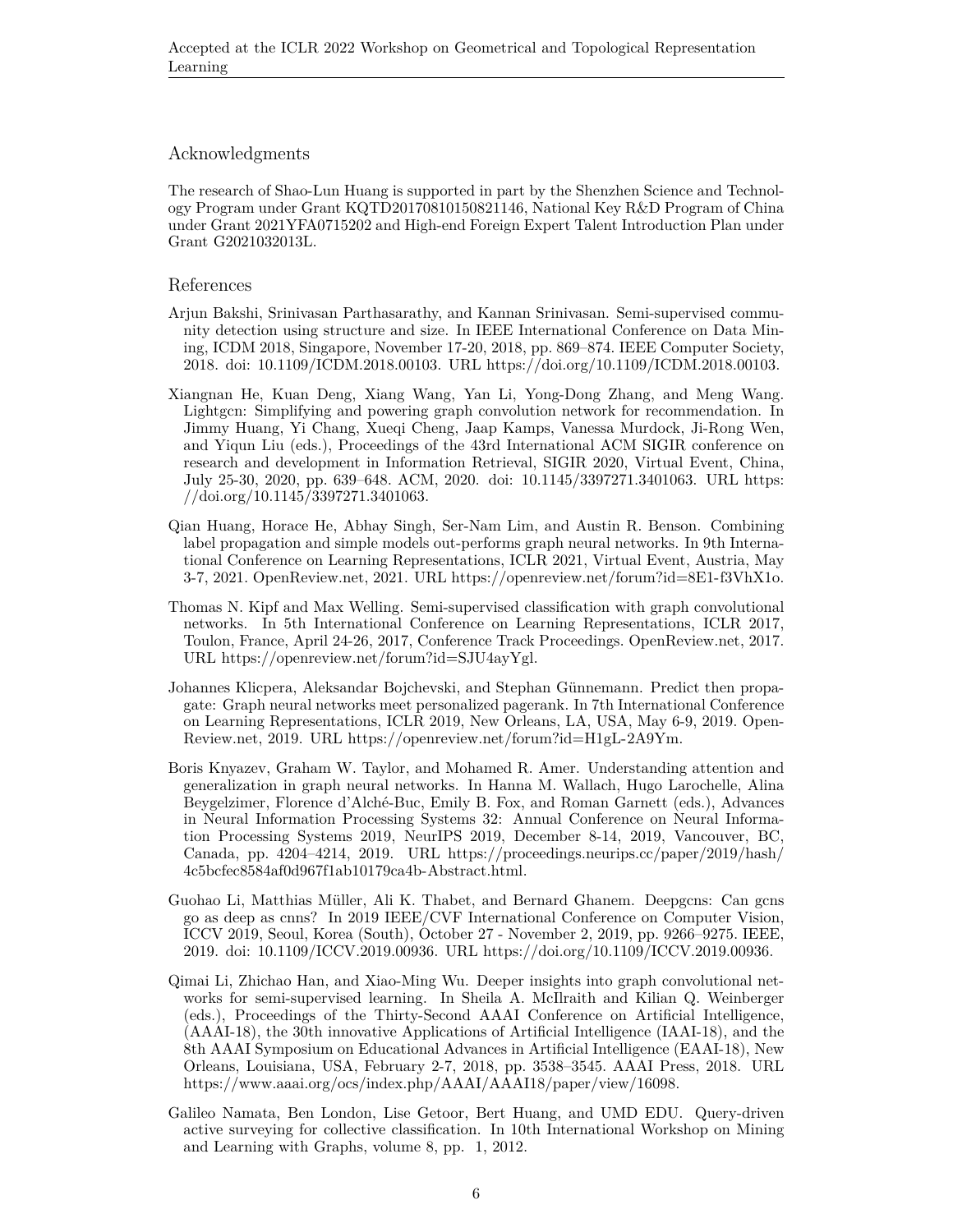- <span id="page-6-5"></span>Prithviraj Sen, Galileo Namata, Mustafa Bilgic, Lise Getoor, Brian Gallagher, and Tina Eliassi-Rad. Collective classification in network data. AI Mag., 29(3):93–106, 2008. doi: 10.1609/aimag.v29i3.2157. URL <https://doi.org/10.1609/aimag.v29i3.2157>.
- <span id="page-6-6"></span>Oleksandr Shchur, Maximilian Mumme, Aleksandar Bojchevski, and Stephan Günnemann. Pitfalls of graph neural network evaluation. CoRR, abs/1811.05868, 2018. URL [http:](http://arxiv.org/abs/1811.05868) [//arxiv.org/abs/1811.05868.](http://arxiv.org/abs/1811.05868)
- <span id="page-6-4"></span>Otilia Stretcu, Krishnamurthy Viswanathan, Dana Movshovitz-Attias, Emmanouil A. Platanios, Sujith Ravi, and Andrew Tomkins. Graph agreement models for semisupervised learning. In Hanna M. Wallach, Hugo Larochelle, Alina Beygelzimer, Florence d'Alché-Buc, Emily B. Fox, and Roman Garnett (eds.), Advances in Neural Information Processing Systems 32: Annual Conference on Neural Information Processing Systems 2019, NeurIPS 2019, December 8-14, 2019, Vancouver, BC, Canada, pp. 8710–8720, 2019. URL [https://proceedings.neurips.cc/paper/2019/hash/](https://proceedings.neurips.cc/paper/2019/hash/4772c1b987f1f6d8c9d4ef0f3b764f7a-Abstract.html) [4772c1b987f1f6d8c9d4ef0f3b764f7a-Abstract.html](https://proceedings.neurips.cc/paper/2019/hash/4772c1b987f1f6d8c9d4ef0f3b764f7a-Abstract.html).
- <span id="page-6-3"></span>Petar Velickovic, Guillem Cucurull, Arantxa Casanova, Adriana Romero, Pietro Liò, and Yoshua Bengio. Graph attention networks. In 6th International Conference on Learning Representations, ICLR 2018, Vancouver, BC, Canada, April 30 - May 3, 2018, Conference Track Proceedings. OpenReview.net, 2018. URL [https://openreview.net/forum?id=](https://openreview.net/forum?id=rJXMpikCZ) [rJXMpikCZ](https://openreview.net/forum?id=rJXMpikCZ).
- <span id="page-6-2"></span>Fei Wang and Changshui Zhang. Label propagation through linear neighborhoods. IEEE Trans. Knowl. Data Eng., 20(1):55–67, 2008. doi: 10.1109/TKDE.2007.190672. URL [https://doi.org/10.1109/TKDE.2007.190672.](https://doi.org/10.1109/TKDE.2007.190672)
- <span id="page-6-7"></span>Hongwei Wang and Jure Leskovec. Unifying graph convolutional neural networks and label propagation. CoRR, abs/2002.06755, 2020. URL <https://arxiv.org/abs/2002.06755>.
- <span id="page-6-0"></span>Felix Wu, Amauri H. Souza Jr., Tianyi Zhang, Christopher Fifty, Tao Yu, and Kilian Q. Weinberger. Simplifying graph convolutional networks. In Kamalika Chaudhuri and Ruslan Salakhutdinov (eds.), Proceedings of the 36th International Conference on Machine Learning, ICML 2019, 9-15 June 2019, Long Beach, California, USA, volume 97 of Proceedings of Machine Learning Research, pp. 6861–6871. PMLR, 2019. URL [http://proceedings.mlr.press/v97/wu19e.html.](http://proceedings.mlr.press/v97/wu19e.html)
- <span id="page-6-8"></span>Keyulu Xu, Chengtao Li, Yonglong Tian, Tomohiro Sonobe, Ken-ichi Kawarabayashi, and Stefanie Jegelka. Representation learning on graphs with jumping knowledge networks. In Jennifer G. Dy and Andreas Krause (eds.), Proceedings of the 35th International Conference on Machine Learning, ICML 2018, Stockholmsmässan, Stockholm, Sweden, July 10-15, 2018, volume 80 of Proceedings of Machine Learning Research, pp. 5449–5458. PMLR, 2018. URL [http://proceedings.mlr.press/v80/xu18c.html.](http://proceedings.mlr.press/v80/xu18c.html)
- <span id="page-6-1"></span>Dengyong Zhou, Olivier Bousquet, Thomas Navin Lal, Jason Weston, and Bernhard Schölkopf. Learning with local and global consistency. In Sebastian Thrun, Lawrence K. Saul, and Bernhard Schölkopf (eds.), Advances in Neural Information Processing Systems 16 [Neural Information Processing Systems, NIPS 2003, December 8-13, 2003, Vancouver and Whistler, British Columbia, Canada], pp. 321–328. MIT Press, 2003. URL [https://proceedings.neurips.cc/paper/2003/hash/](https://proceedings.neurips.cc/paper/2003/hash/87682805257e619d49b8e0dfdc14affa-Abstract.html) [87682805257e619d49b8e0dfdc14affa-Abstract.html](https://proceedings.neurips.cc/paper/2003/hash/87682805257e619d49b8e0dfdc14affa-Abstract.html).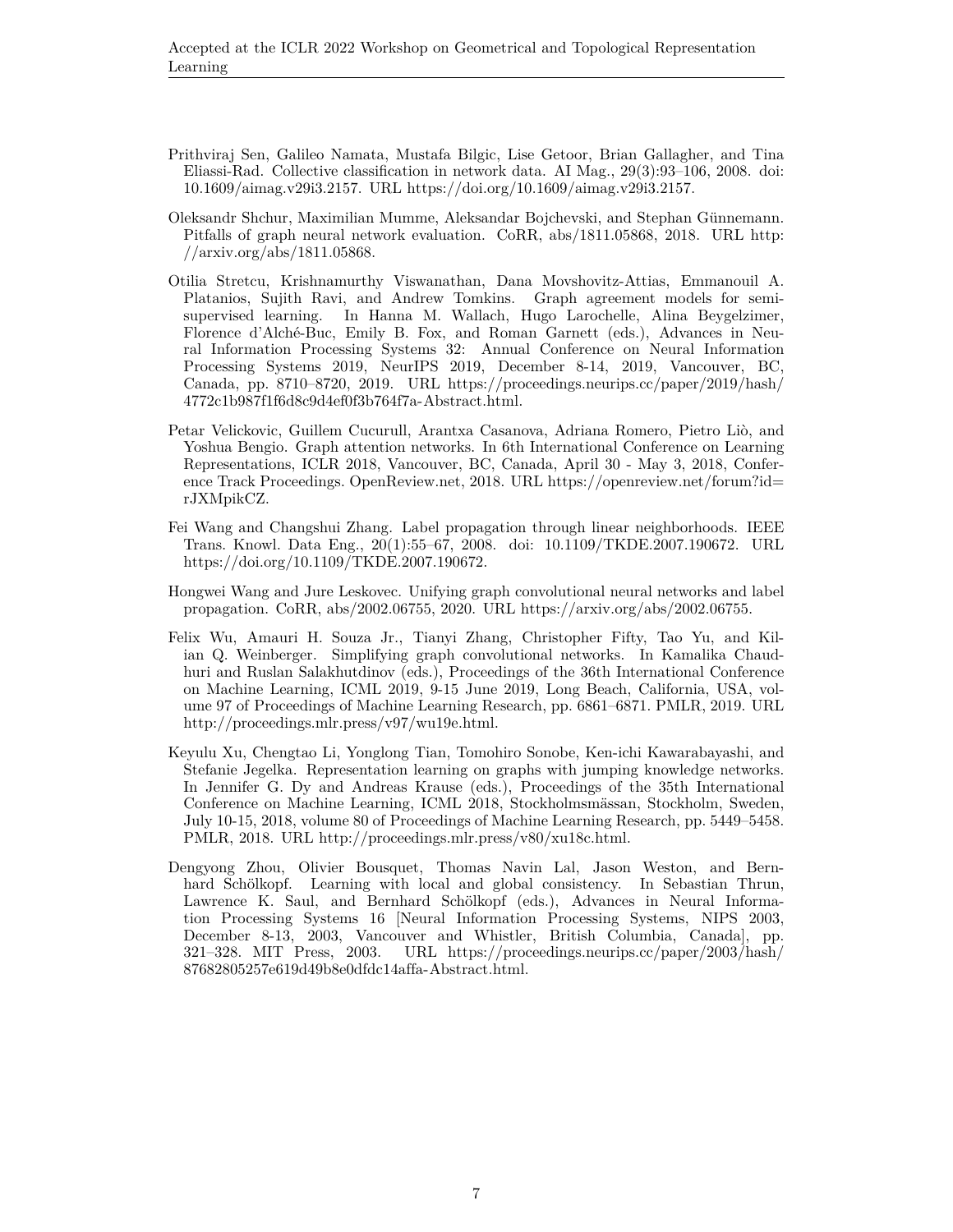# A Structure Noise Influence



<span id="page-7-1"></span>Figure 3: Accuracy of LP on Cora, Citeseer and Pubmed with and without structure noise

We conduct experiments on Cora, Citeseer and Pubmed under the standard split to verify the influence of noisy edges which do not meet label agreement. We apply Label Propagation separately to the original graph and the clear graph with all the noisy edges removed. The classification accuracy is demonstrated in Figure [3](#page-7-1). The red areas represent the improvement that the model can obtain on a clean graph compared to a graph containing noisy edges. We observe LP achieves 17.1%, 8.9%, and 18.7% accuracy improvement respectively. The experimental results shows that a significant portion of the potential of the graph learning models is limited by the structure noise.

## <span id="page-7-0"></span>B Dataset Details

| Dataset          | Nodes  | Edges   | Features | Classes | Homophily |
|------------------|--------|---------|----------|---------|-----------|
| Cora.            | 2,708  | 5.278   | 1,433    |         | 81.0%     |
| Citeseer         | 3,327  | 4.552   | 3,703    | 6       | 73.6%     |
| Pubmed           | 19.717 | 44.324  | 500      | 3       | 80.2%     |
| Coauthor-CS      | 18,333 | 81,894  | 6,805    | 15      | 80.8%     |
| Coauthor-Physics | 34.493 | 247.962 | 8,415    | 5       | 93.1\%    |

<span id="page-7-2"></span>Table 2: Statistics of the datasets

We select five representative public graph datasets as our benchmark datasets. Their detailed statistics are shown in Table [2.](#page-7-2) Cora, Citeseer and Pubmed are three most widely used citation networks, where each node represents a paper and an edge indicates a citation relationship. Coauthor-CS and Coauthor-Physics are two co-authorship network with larger size, where each node represents an author and an edge indicates co-author relationship. We randomly split these data sets in the ratio of  $60\%:20\%:20\%$  to form the training set, validation set and test set, which is different from lower label rate settings, in order to ameliorate sensitivity to hyper-parameters.